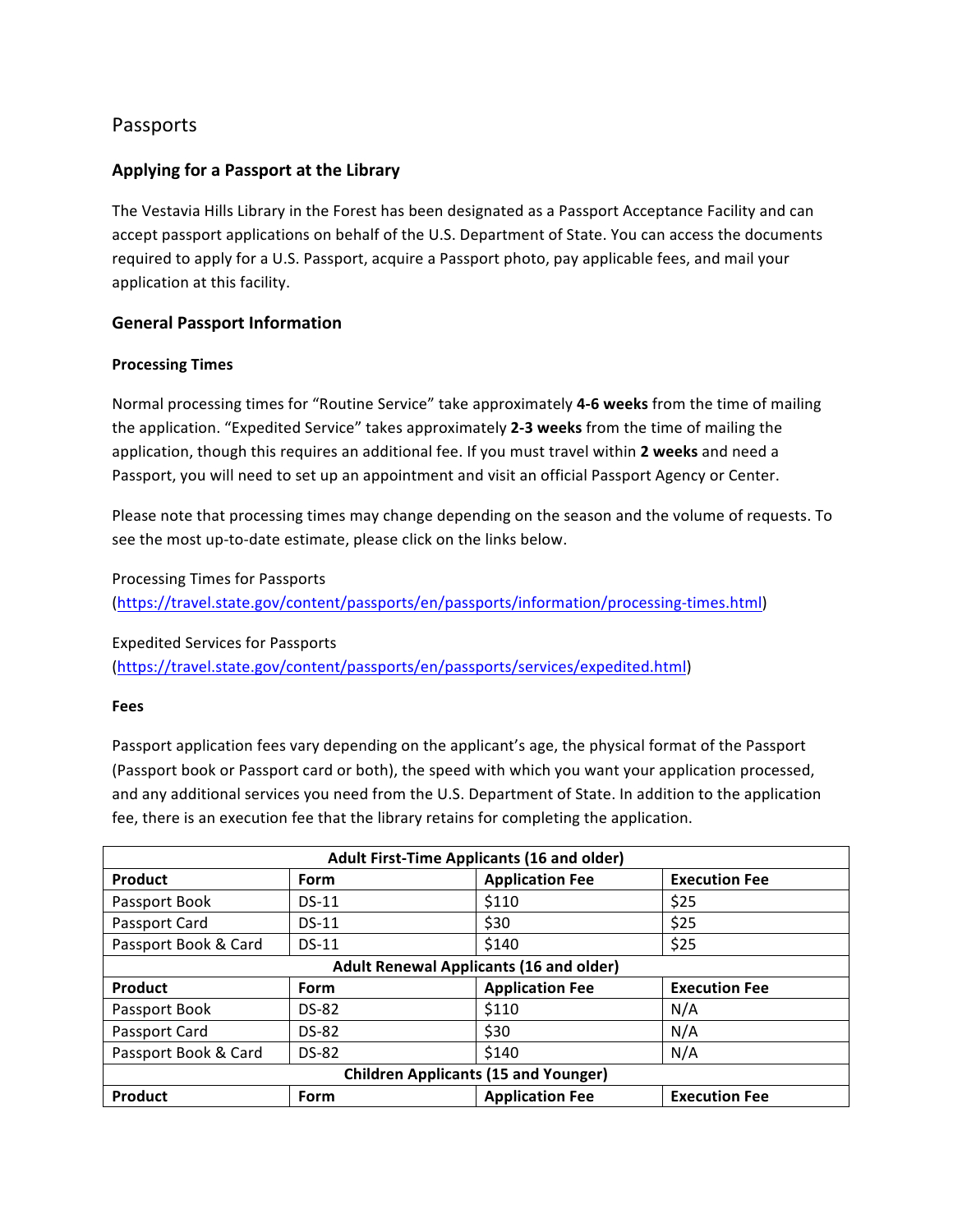| Passport Book                            | $DS-11$     | \$80                  | \$25                 |  |
|------------------------------------------|-------------|-----------------------|----------------------|--|
| Passport Card                            | $DS-11$     | \$15                  | \$25                 |  |
| Passport Book & Card                     | DS-11       | \$95                  | \$25                 |  |
| <b>Changing or Correcting a Passport</b> |             |                       |                      |  |
| <b>Service</b>                           | <b>Form</b> | <b>Fee</b>            | <b>Execution Fee</b> |  |
| Name Change                              | Varies      | \$0-\$165             | N/A                  |  |
| <b>Correct Data Error</b>                | DS-5504     | \$0                   | N/A                  |  |
| <b>Additional Service</b>                |             |                       |                      |  |
| <b>Service</b>                           | <b>Form</b> | <b>Additional Fee</b> | <b>Execution Fee</b> |  |
| <b>Expedited Service</b>                 | N/A         | \$60                  | N/A                  |  |
| <b>Priority Express Delivery</b>         | N/A         | \$20.66               | N/A                  |  |
| File Search                              | N/A         | \$150                 | N/A                  |  |

For more information regarding Passport Fees, click here:

(https://travel.state.gov/content/passports/en/passports/information/fees.html)

In addition to the Passport Application and Execution Fees, an additional charge of \$25 is incurred if you wish to take your Passport Photo at this facility. It is also possible to bring your Passport photo with you, so long as it meets the required criteria.

For Passport Photo Requirements, click here: https://travel.state.gov/content/passports/en/passports/photos/photos.html

## **Payment Methods**

The Passport Application Fee and any additional services fees (e.g. Expedited Service) may only be paid for with a CHECK (personal, certified, cashier's or traveler's) or MONEY ORDER payable to the "U.S. Department of State."

The Execution Fee may be paid to the Library with checks, money orders, cash, or credit cards. If using checks, two are required: one to pay for the Passport Application Fee and one to pay for the Execution Fee. 

## **Passport Application Instructions**

The U.S. Department of State has a set of detailed instructions regarding the Passport Application Process. To ensure that you have a successful experience, please utilize the Passport website below:

Step by Step Instructions for First-Time and Renewal Applicants (https://travel.state.gov/content/passports/en/passports/apply.html)

If you are unable to utilize the above wizard, you can collect the required Passport Application Forms from the Library or print them out below.

Form DS-11 (http://www.state.gov/documents/organization/212239.pdf)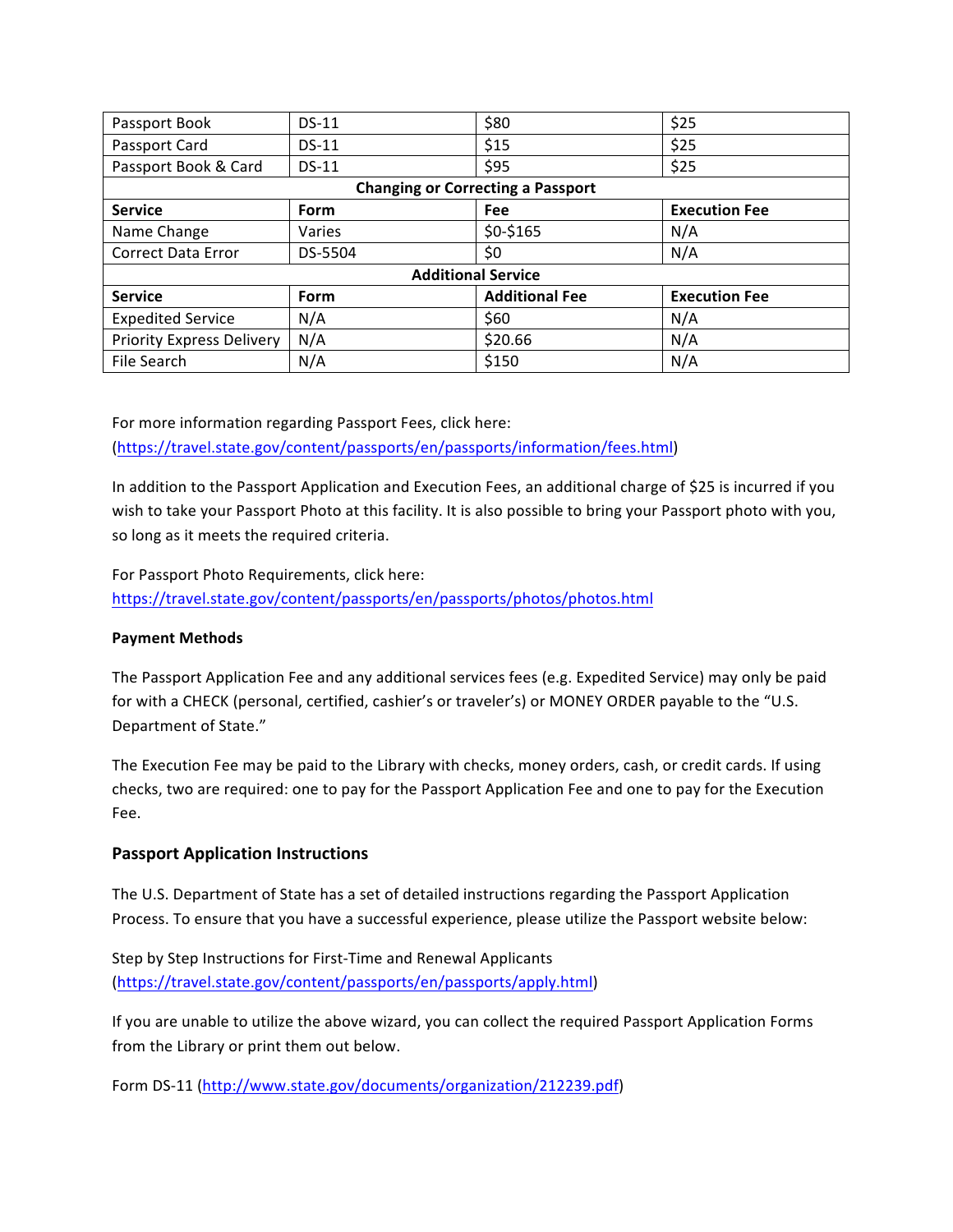Form DS-82 (http://www.state.gov/documents/organization/212241.pdf)

All other forms (http://www.state.gov/m/a/dir/forms/passport/index.htm)

If you are applying for a child under the age of 16, there are extra steps that need to be completed. Please click here to see the required process.

(https://travel.state.gov/content/passports/en/passports/under-16.html)

If you need to change or correct your Passport, please click here to see the detailed process. (https://travel.state.gov/content/passports/en/passports/services/correction.html)

### **Reservation Times for Passport Applicants**

To submit a Passport Application at the Library, you will need to make an appointment. WALK IN APPLICANTS WILL NOT BE ACCEPTED. Appointments may be made two weeks in advance.

Our hours for Passport Application Appointments are as follows:

Monday – Thursday – 10 a.m. to 1 p.m.; 6 p.m. to 7 p.m.

Friday  $-9$  a.m. to 1 p.m.

Saturday – Sunday – Closed 

To make an appointment, call 205.978.3683.

### **Reminders for First-Time Passport Applicants**

You are REQUIRED to bring the appropriate documentation and fees to the Library at the time of your appointment. Failure to do so will necessitate that you make another appointment once you have all of the required documents.

For first-time applicants this includes:

- Evidence of U.S. Citizenship (Original document, not a copy)
- Photo Identification and a copy of the identification
- Passport Photo (unless you are acquiring here)
- Completed Form DS-11 (NOT SIGNED)
- Payment for the Passport Application Fee and Execution Fee

### **Reminders for Renewal Passport Applicants**

In order to RENEW your passport, you must mail the following items to the address on form DS-82:

- Current Passport Book
- Passport Photo
- Completed Form DS-82 (SIGNED)